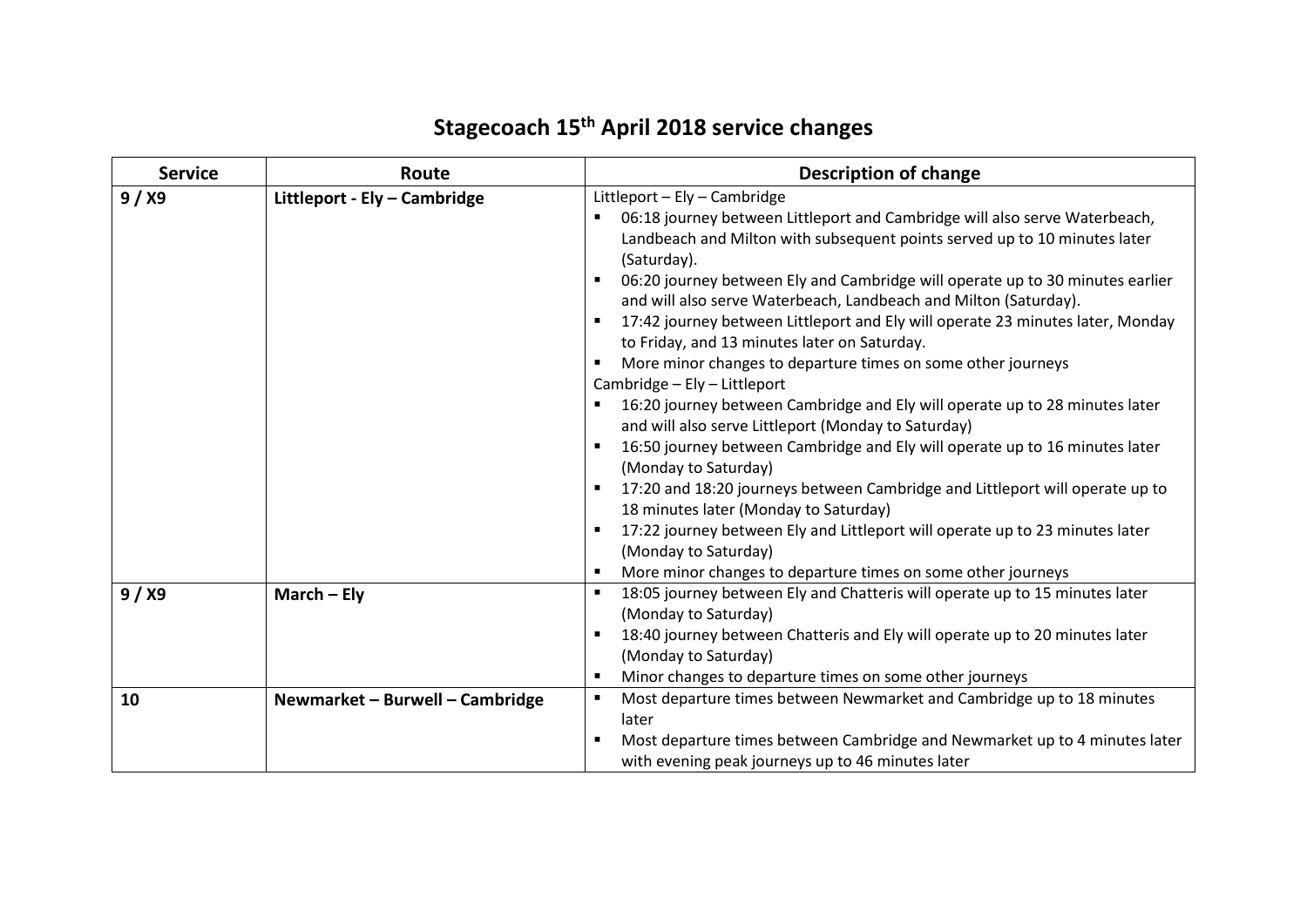| 11             | Bury St Edmunds - Newmarket -<br>Cambridge                               | Minor amendments to some departure times<br>$\blacksquare$<br>18:30 journey between Newmarket and Bury St Edmunds plus 19:00 journey<br>$\blacksquare$<br>between Bury St Edmunds and Newmarket will no longer operate                                                                                                                                                                                                                                                                                                  |
|----------------|--------------------------------------------------------------------------|-------------------------------------------------------------------------------------------------------------------------------------------------------------------------------------------------------------------------------------------------------------------------------------------------------------------------------------------------------------------------------------------------------------------------------------------------------------------------------------------------------------------------|
| 12             | Ely - Newmarket - Cambridge                                              | Minor amendments to some departure times between Newmarket and<br>٠<br>Cambridge                                                                                                                                                                                                                                                                                                                                                                                                                                        |
| 13 / 13A / X13 | Haverhill - Linton - Cambridge                                           | Changes to most departure times - between 5 minutes earlier and 22 minutes<br>$\blacksquare$<br>later, Monday to Saturday<br>No change on Sunday<br>п                                                                                                                                                                                                                                                                                                                                                                   |
| <b>16A</b>     | <b>Great Thurlow - Cambridge</b>                                         | Change of route on Addenbrooke's campus when travelling between Cambridge<br>$\blacksquare$<br>and Thurlow. Now uses Francis Crick Avenue and Dame Mary Archer Way.<br>Minor change to departure times, Monday to Friday.<br>$\blacksquare$<br>No change on Saturday.<br>п                                                                                                                                                                                                                                              |
| 18             | Cambourne - Cambridge                                                    | Minor amendment to some Cambridge departure times and evening journey<br>٠<br>times between Cambridge, Cambourne and Eltisley/Longstowe.                                                                                                                                                                                                                                                                                                                                                                                |
| 26             | <b>Royston - Cambridge</b>                                               | Most journeys will operate up to 13 minutes later, Monday to Saturday<br>$\blacksquare$                                                                                                                                                                                                                                                                                                                                                                                                                                 |
| 206            | Cambridge - Impington Village College                                    | Morning journey between Cambridge city centre and Impington Village College<br>will operate up to 5 minutes later<br>Afternoon journey between Impington Village College and Cambridge City Centre<br>will operate up to 10 minutes later                                                                                                                                                                                                                                                                               |
| Citi 2         | Waterbeach - Cambridge North rail<br>station - Addenbrooke's/Sainsbury's | Monday to Friday<br>No change in either direction.<br>Saturday<br>Existing 06:09 and 07:09 journeys currently starting at Waterbeach, Landbeach<br>and Milton will no longer call here and will now start at Cambridge North rail<br>station. Route 9 journeys starting in Ely at 06:20 and Littleport at 06:18 will<br>instead call at Waterbeach, Landbeach and Milton at similar times. No change<br>between Addenbrooke's/Sainsbury's and Cambridge North rail station.<br>Sunday<br>No change in either direction. |
| Citi 4         | Cambourne - Cambridge                                                    | Change to timetable - departure times up to 10 minutes earlier or 15 minutes<br>$\blacksquare$<br>later                                                                                                                                                                                                                                                                                                                                                                                                                 |